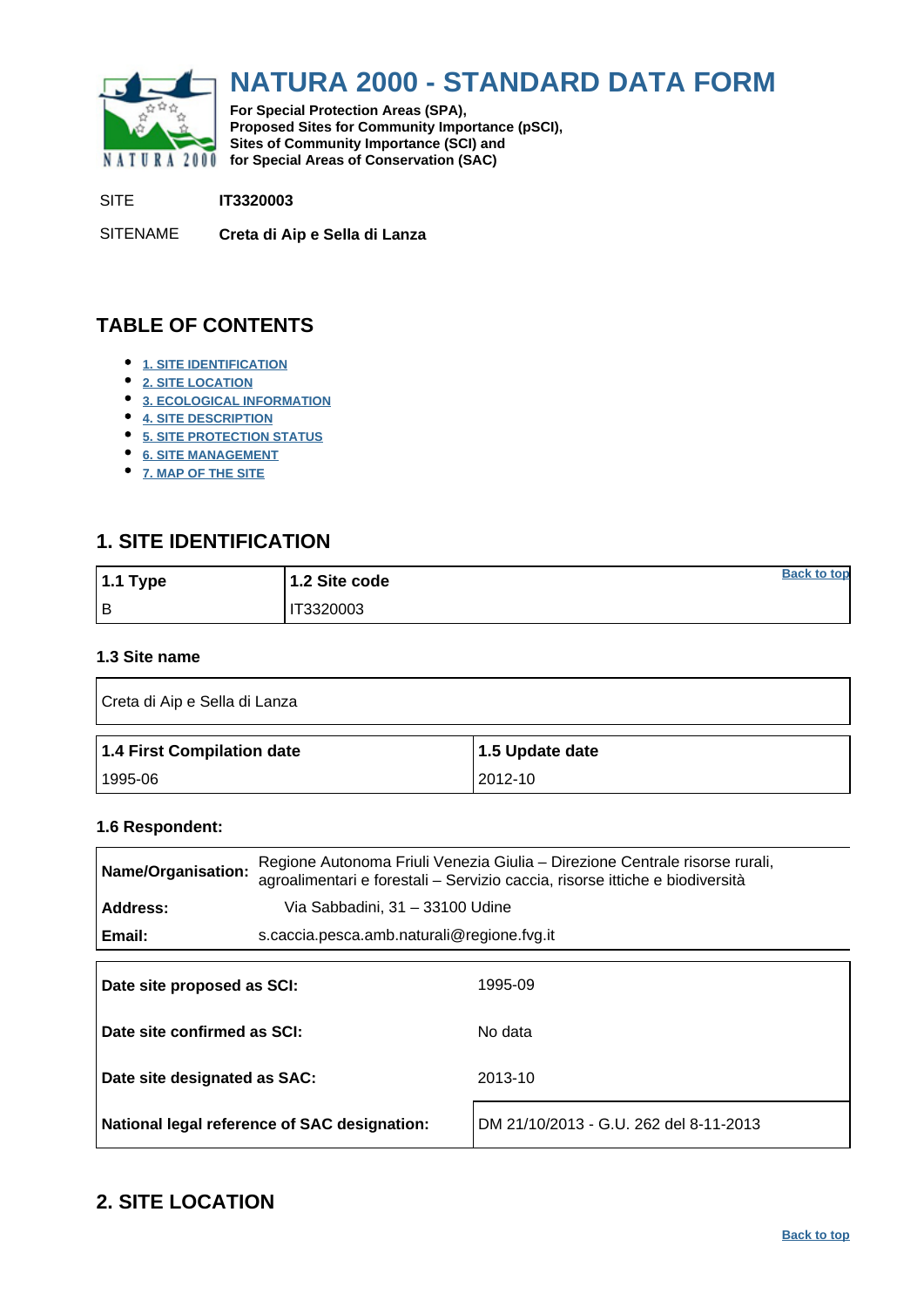### **2.1 Site-centre location [decimal degrees]:**

| Longitude<br>13.1767 | Latitude<br>46.5611 |
|----------------------|---------------------|
| 2.2 Area [ha]:       | 2.3 Marine area [%] |
| 3894.0               | 0.0                 |
|                      |                     |

### **2.4 Sitelength [km]:**

0.0

### **2.5 Administrative region code and name**

| <b>NUTS level 2 code</b> | <b>Region Name</b>    |
|--------------------------|-----------------------|
| I ITD4                   | Friuli-Venezia Giulia |

### **2.6 Biogeographical Region(s)**

Alpine (100.0 %)

# <span id="page-1-0"></span>**3. ECOLOGICAL INFORMATION**

### **3.1 Habitat types present on the site and assessment for them**

| <b>Annex I Habitat types</b> |    |           |                      |                  |                        | <b>Site assessment</b>  |                                   |                     |               |  |  |  |
|------------------------------|----|-----------|----------------------|------------------|------------------------|-------------------------|-----------------------------------|---------------------|---------------|--|--|--|
| Code                         | PF | <b>NP</b> | <b>Cover</b><br>[ha] | Cave<br>[number] | <b>Data</b><br>quality | A B C D                 | A B C                             |                     |               |  |  |  |
|                              |    |           |                      |                  |                        | <b>Representativity</b> | <b>Relative</b><br><b>Surface</b> | <b>Conservation</b> | <b>Global</b> |  |  |  |
| 3220 <sub>B</sub>            |    |           | 10.48                |                  | G                      | $\mathsf{C}$            | $\mathsf C$                       | B                   | $\mathsf C$   |  |  |  |
| 4060 <sub>B</sub>            |    |           | 396.0                |                  | G                      | A                       | $\mathsf C$                       | A                   | A             |  |  |  |
| 4070 <sub>B</sub>            |    |           | 517.77               |                  | G                      | A                       | $\mathsf C$                       | $\mathsf A$         | A             |  |  |  |
| 6150B                        |    |           | 52.65                |                  | G                      | B                       | $\mathsf C$                       | B                   | $\sf B$       |  |  |  |
| 6170 <sub>8</sub>            |    |           | 270.2                |                  | G                      | A                       | $\mathsf C$                       | $\mathsf A$         | A             |  |  |  |
| 6230 <sub>B</sub>            |    |           | 101.56               |                  | G                      | B                       | $\mathsf{C}$                      | B                   | B             |  |  |  |
| 6430H                        |    |           | 30.45                |                  | G                      | $\overline{A}$          | $\mathsf{C}$                      | A                   | A             |  |  |  |
| 6510 <sub>B</sub>            |    |           | 19.89                |                  | G                      | B                       | $\mathsf C$                       | A                   | B             |  |  |  |
| 7110B                        |    |           |                      |                  |                        |                         |                                   |                     |               |  |  |  |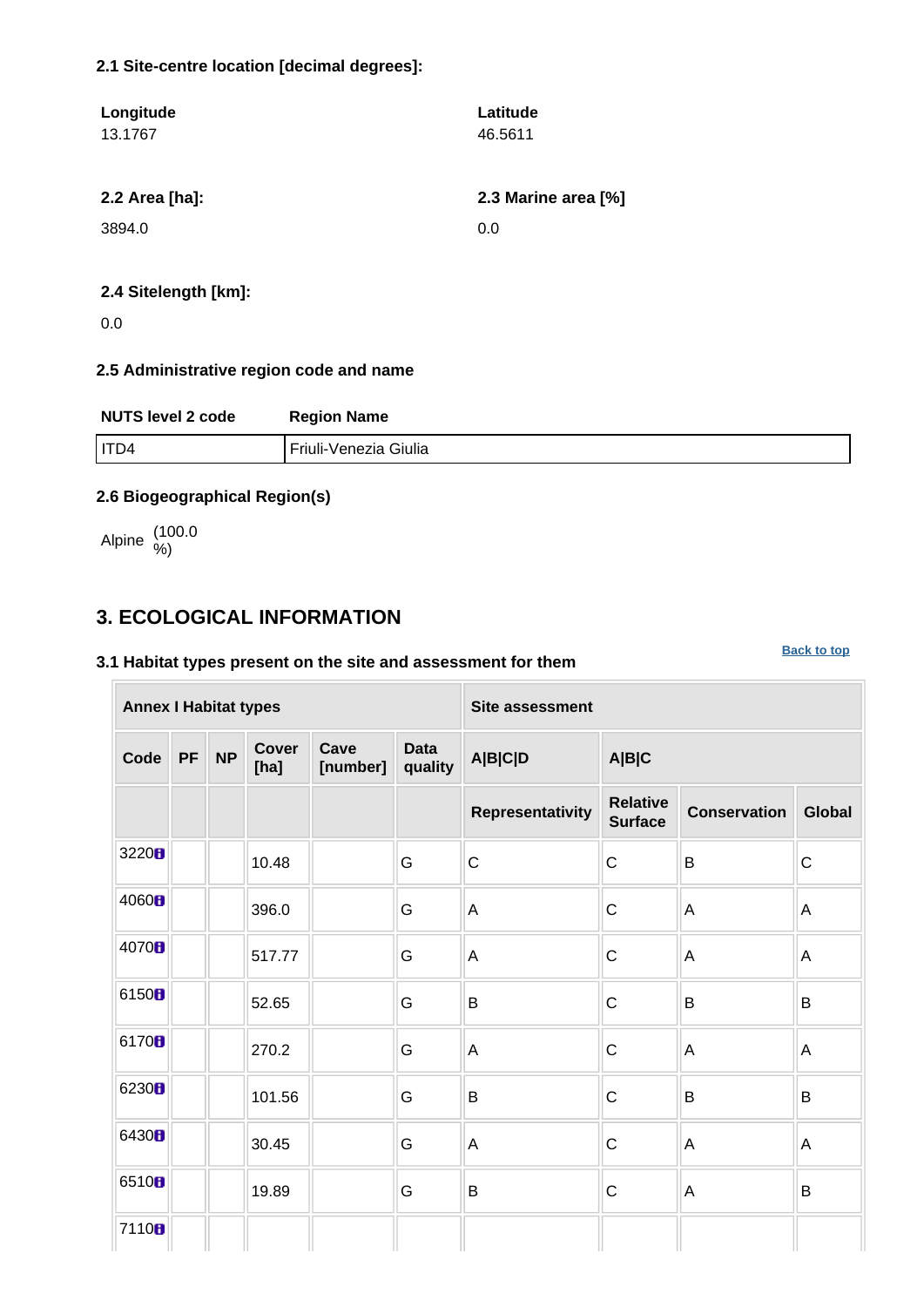|                   | 3.99   |    | ${\mathsf G}$ | $\vert$ C    | ${\bf C}$   | B               | $\overline{\mathsf{C}}$ |
|-------------------|--------|----|---------------|--------------|-------------|-----------------|-------------------------|
| 7140 <sup>8</sup> | 17.38  |    | G             | $\mathsf{A}$ | ${\bf C}$   | $\mathsf A$     | $\mathsf{A}$            |
| 81108             | 4.06   |    | G             | $\mathsf D$  |             |                 |                         |
| 81208             | 183.25 |    | G             | $\mathsf{A}$ | $\mathsf C$ | $\mathsf A$     | $\mathsf{A}$            |
| 8130 <sub>8</sub> | 6.95   |    | G             | $\mathsf C$  | $\mathbf C$ | $\, {\bf B} \,$ | $\overline{C}$          |
| 8210 <sub>8</sub> | 257.64 |    | ${\mathsf G}$ | $\mathsf{A}$ | $\mathbf C$ | $\mathsf A$     | $\mathsf{A}$            |
| 8220 <sub>8</sub> | 1.61   |    | G             | D            |             |                 |                         |
| 8310 <sub>8</sub> |        | 10 | G             | $\sf B$      | B           | $\, {\bf B} \,$ | B                       |
| 9110B             | 16.18  |    | G             | $\sf B$      | $\mathsf C$ | $\sf B$         | $\, {\sf B}$            |
| 9130B             | 67.71  |    | G             | $\sf B$      | $\mathsf C$ | $\, {\bf B} \,$ | B                       |
| 9180H             | 6.33   |    | G             | $\mathsf D$  |             |                 |                         |
| 91E0<br>8         | 10.77  |    | G             | $\sf B$      | $\mathsf C$ | $\sf B$         | $\sf B$                 |
| 91K0<br>8         | 527.83 |    | G             | $\sf B$      | $\mathsf C$ | $\sf B$         | $\sf B$                 |
| 9410H             | 585.93 |    | G             | $\mathsf{A}$ | $\mathsf C$ | $\sf B$         | $\, {\sf B}$            |
| 9420B             | 190.04 |    | G             | $\mathsf{A}$ | $\mathbf C$ | A               | $\mathsf{A}$            |
| 9530 <sub>B</sub> | 61.38  |    | G             | $\sf B$      | $\mathsf C$ | $\mathsf A$     | $\sf B$                 |

- **PF:** for the habitat types that can have a non-priority as well as a priority form (6210, 7130, 9430) enter "X" in the column PF to indicate the priority form.
- **NP:** in case that a habitat type no longer exists in the site enter: x (optional)
- **Cover:** decimal values can be entered
- **Caves:** for habitat types 8310, 8330 (caves) enter the number of caves if estimated surface is not available.
- **Data quality:** G = 'Good' (e.g. based on surveys); M = 'Moderate' (e.g. based on partial data with some extrapolation); P = 'Poor' (e.g. rough estimation)

### **3.2 Species referred to in Article 4 of Directive 2009/147/EC and listed in Annex II of Directive 92/43/EEC and site evaluation for them**

|   | <b>Species</b> |                                  |   |           |              | Population in the site |            |   |      |         | Site assessment |       |      |      |  |
|---|----------------|----------------------------------|---|-----------|--------------|------------------------|------------|---|------|---------|-----------------|-------|------|------|--|
| G | Code           | <b>Scientific</b><br><b>Name</b> | S | <b>NP</b> | $\mathsf{T}$ | <b>Size</b>            |            |   | Cat. | D.qual. | <b>A B C D</b>  | A B C |      |      |  |
|   |                |                                  |   |           |              | Min                    | <b>Max</b> |   |      |         | Pop.            | Con.  | Iso. | Glo. |  |
| B | A223           | <b>Aegolius</b><br>funereus      |   |           | р            | 15                     | 15         |   |      | G       | C               | B     | C    | B    |  |
| B | A412           | <b>Alectoris</b><br>graeca       |   |           | p            | $\overline{2}$         | 2          | p |      | G       | D               |       |      |      |  |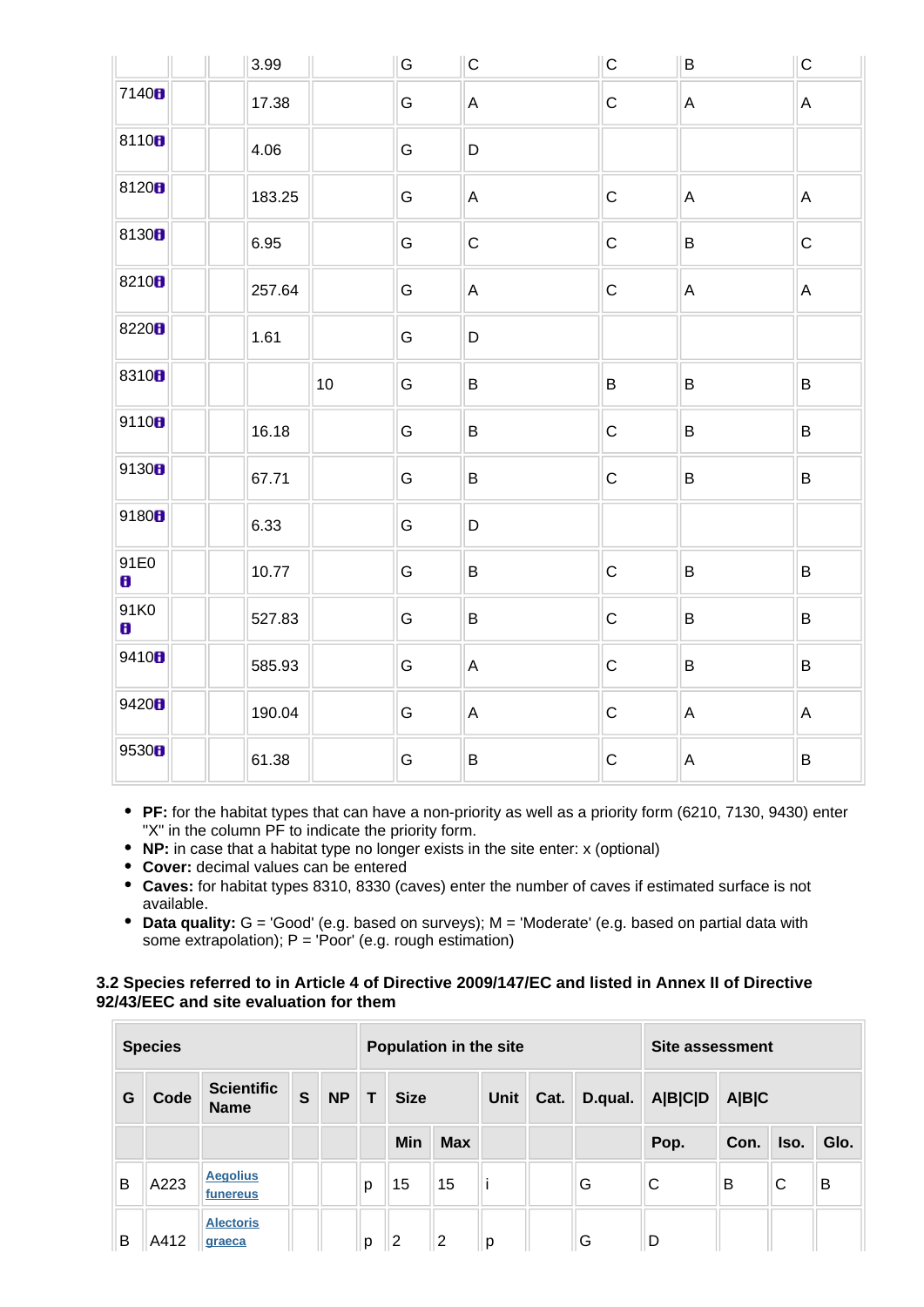|   |      | saxatilis                             |              |                           |                |   |              |   |              |   |             |              |
|---|------|---------------------------------------|--------------|---------------------------|----------------|---|--------------|---|--------------|---|-------------|--------------|
| B | A091 | <b>Aquila</b><br>chrysaetos           | p            | $\mathbf 1$               | 1              | p |              | G | $\mathsf C$  | A | $\mathsf C$ | B            |
| B | A104 | <b>Bonasa</b><br>bonasia              | p            | 6                         | 8              | p |              | G | $\mathsf{C}$ | B | $\mathsf C$ | B            |
| B | A215 | <b>Bubo bubo</b>                      | p            | $\overline{2}$            | $\overline{2}$ | İ |              | G | D            |   |             |              |
| B | A080 | <b>Circaetus</b><br>gallicus          | $\mathbf{C}$ |                           |                |   | $\mathsf R$  |   | D            |   |             |              |
| F | 1163 | <b>Cottus gobio</b>                   | p            |                           |                |   | $\mathsf{C}$ |   | D            |   |             |              |
| B | A122 | <b>Crex crex</b>                      | r            |                           |                |   | $\mathsf R$  |   | B            | B | B           | $\sf B$      |
| P | 1902 | <b>Cypripedium</b><br>calceolus       | p            |                           |                |   | $\mathsf R$  |   | $\mathsf C$  | Α | $\mathsf C$ | A            |
| B | A236 | <b>Dryocopus</b><br>martius           | p            | 3                         | 5              | p |              | G | $\mathsf C$  | B | $\mathsf C$ | B            |
| P | 1604 | <b>Eryngium</b><br>alpinum            | p            |                           |                |   | $\vee$       |   | $\mathsf C$  | B | A           | B            |
| I | 1065 | <b>Euphydryas</b><br>aurinia          | p            |                           |                |   | $\mathsf{C}$ | M | B            | B | B           | B            |
| B | A103 | <b>Falco</b><br>peregrinus            | p            | $\overline{2}$            | $\overline{2}$ | İ |              | G | D            |   |             |              |
| B | A217 | <b>Glaucidium</b><br>passerinum       | p            | 8                         | 8              | İ |              | G | $\mathsf C$  | B | B           | B            |
| B | A078 | <b>Gyps fulvus</b>                    | $\mathbf{C}$ |                           |                |   | ${\sf R}$    |   | D            |   |             |              |
| B | A408 | <b>Lagopus</b><br>mutus<br>helveticus | p            | 6                         | 8              | р |              | G | $\mathsf C$  | B | $\mathsf C$ | $\mathsf C$  |
| B | A338 | Lanius<br>collurio                    | r            | $\overline{\mathbf{4}}$   | $\,6$          | p |              | G | $\mathsf C$  | C | $\mathsf C$ | $\mathsf C$  |
| M | 1361 | <b>Lynx lynx</b>                      | С            |                           |                |   | $\vee$       | M | $\mathsf C$  | A | $\mathsf C$ | $\mathsf{C}$ |
| B | A072 | <b>Pernis</b><br>apivorus             | r            | $\ensuremath{\mathsf{3}}$ | $\mathbf{3}$   | p |              | G | $\mathsf C$  | B | $\mathbf C$ | B            |
| В | A241 | <b>Picoides</b><br>tridactylus        | p            | $\overline{c}$            | $\mathbf{3}$   | p |              | G | $\mathsf C$  | B | B           | B            |
| B | A234 | <b>Picus canus</b>                    | p            | $\sqrt{3}$                | $\mathbf{3}$   | p |              | G | $\mathsf C$  | B | $\mathsf C$ | B            |
| F | 1107 | <b>Salmo</b><br>marmoratus            | р            |                           |                |   | R            | G | D            |   |             |              |
| B | A409 | <b>Tetrao tetrix</b><br>tetrix        | p            | 35                        | 40             | p |              | G | $\mathsf C$  | B | $\mathsf C$ | B            |
| В | A108 | <b>Tetrao</b><br>urogallus            | p            | $\overline{7}$            | 9              | p |              | G | $\mathsf C$  | B | $\mathsf C$ | B            |
| M | 1354 | <b>Ursus arctos</b>                   | C            |                           |                |   | V            | M | $\mathsf C$  | Α | C           | $\mathsf C$  |

**Group:** A = Amphibians, B = Birds, F = Fish, I = Invertebrates, M = Mammals, P = Plants, R = Reptiles

**S:** in case that the data on species are sensitive and therefore have to be blocked for any public access enter: yes

**NP:** in case that a species is no longer present in the site enter: x (optional)

- **Type:** p = permanent, r = reproducing, c = concentration, w = wintering (for plant and non-migratory species use permanent)
- Unit: i = individuals, p = pairs or other units according to the Standard list of population units and codes in accordance with Article 12 and 17 reporting (see **[reference portal](http://bd.eionet.europa.eu/activities/Natura_2000/reference_portal)**)
- Abundance categories (Cat.): C = common, R = rare, V = very rare, P = present to fill if data are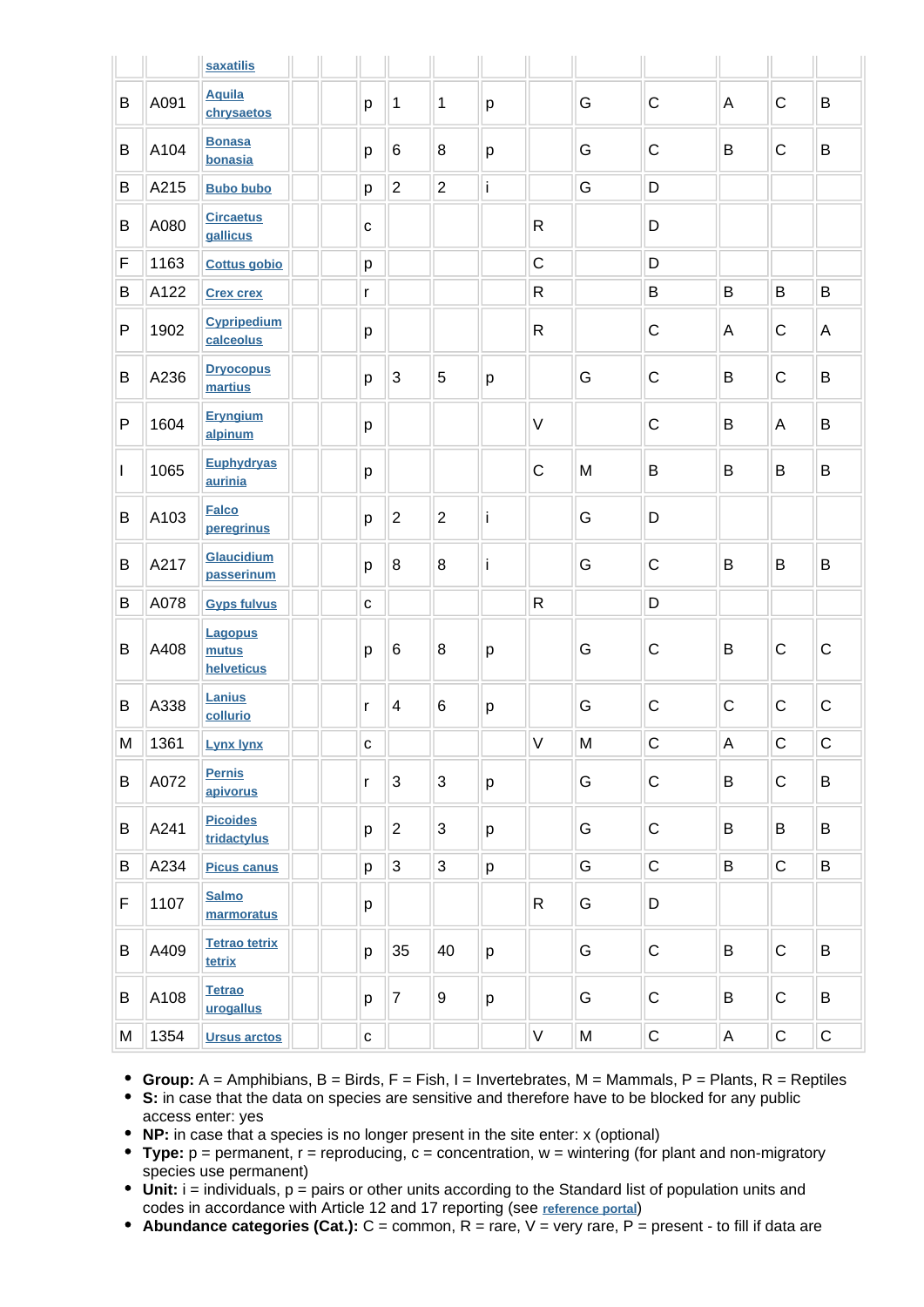deficient (DD) or in addition to population size information

**Data quality:** G = 'Good' (e.g. based on surveys); M = 'Moderate' (e.g. based on partial data with some extrapolation); P = 'Poor' (e.g. rough estimation); VP = 'Very poor' (use this category only, if not even a rough estimation of the population size can be made, in this case the fields for population size can remain empty, but the field "Abundance categories" has to be filled in)

### **3.3 Other important species of flora and fauna (optional)**

| <b>Species</b> |             |                                           |              |           | Population in the site |              |  |                |                                | <b>Motivation</b> |                     |                |                |                |  |  |
|----------------|-------------|-------------------------------------------|--------------|-----------|------------------------|--------------|--|----------------|--------------------------------|-------------------|---------------------|----------------|----------------|----------------|--|--|
| <b>Group</b>   | <b>CODE</b> | <b>Scientific</b><br><b>Name</b>          | $\mathsf{s}$ | <b>NP</b> | <b>Size</b>            | Unit<br>Cat. |  |                | <b>Species</b><br><b>Annex</b> |                   | Other<br>categories |                |                |                |  |  |
|                |             |                                           |              |           | Min                    | <b>Max</b>   |  | <b>C R V P</b> | ${\sf IV}$                     | $\mathbf v$       | $\mathbf{A}$        | $\, {\bf B}$   | $\mathbf C$    | D              |  |  |
| $\mathsf{P}$   | 1762        | <b>Arnica</b><br>montana                  |              |           |                        |              |  | $\mathsf C$    |                                | X                 |                     |                | X              |                |  |  |
| M              |             | <b>Arvicola</b><br>terrestris<br>scherman |              |           |                        |              |  | $\mathsf{R}$   |                                |                   |                     |                | $\mathsf{X}$   | $\sf X$        |  |  |
| $\mathsf{P}$   |             | <b>Carex</b><br>pauciflora                |              |           |                        |              |  | $\vee$         |                                |                   | X                   |                |                |                |  |  |
| M              | 5603        | <b>Chionomys</b><br>nivalis               |              |           |                        |              |  | $\mathsf C$    |                                |                   |                     |                | $\mathsf{X}$   | $\pmb{\times}$ |  |  |
| $\mathsf{R}$   | 1283        | <b>Coronella</b><br>austriaca             |              |           |                        |              |  | $\mathsf C$    | X                              |                   |                     |                | $\mathsf{X}$   | $\mathsf X$    |  |  |
| I              | 1026        | <b>Helix pomatia</b>                      |              |           |                        |              |  | $\mathsf{P}$   |                                | $\mathsf{X}$      |                     |                | X              | $\pmb{\times}$ |  |  |
| $\mathsf{R}$   | 5676        | Iberolacerta<br>horvathi                  |              |           |                        |              |  | $\mathsf C$    | X                              |                   | X                   |                | X              | X              |  |  |
| $\mathsf{P}$   |             | Leontopodium<br>alpinum                   |              |           |                        |              |  | $\mathsf{R}$   |                                |                   | X                   |                |                | X              |  |  |
| M              | 1334        | <b>Lepus timidus</b>                      |              |           |                        |              |  | $\mathsf C$    |                                | X                 |                     |                | $\pmb{\times}$ | $\sf X$        |  |  |
| $\mathsf{P}$   |             | Lilium<br>carniolicum                     |              |           |                        |              |  | $\mathsf C$    |                                |                   | X                   |                |                | X              |  |  |
| $\mathsf{P}$   | 5191        | Lycopodiella<br>inundata                  |              |           |                        |              |  | $\sf V$        |                                | X                 | X                   |                |                |                |  |  |
| M              | 2606        | <b>Marmota</b><br>marmota                 |              |           |                        |              |  | $\mathsf C$    |                                |                   |                     |                | X              | X              |  |  |
| M              | 1357        | <b>Martes martes</b>                      |              |           |                        |              |  | $\mathsf C$    |                                | $\mathsf X$       | $\pmb{\mathsf{X}}$  |                | $\mathsf X$    | $\mathsf X$    |  |  |
| M              | 2631        | <b>Meles meles</b>                        |              |           |                        |              |  | $\mathsf C$    |                                |                   |                     |                | $\mathsf{X}$   | X              |  |  |
| M              | 1341        | <b>Muscardinus</b><br>avellanarius        |              |           |                        |              |  | $\mathsf C$    | $\mathsf{X}$                   |                   | $\mathsf{X}$        |                | X              | X              |  |  |
| M              | 2595        | <b>Neomys</b><br>anomalus                 |              |           |                        |              |  | $\mathsf C$    |                                |                   |                     |                | X              | X              |  |  |
| $\mathbf{I}$   | 1057        | <b>Parnassius</b><br>apollo               |              |           |                        |              |  | P              | $\mathsf{X}$                   |                   |                     |                | X              | X              |  |  |
| I              | 1056        | <b>Parnassius</b><br>mnemosyne            |              |           |                        |              |  | P              | X                              |                   |                     |                | X              | X              |  |  |
| ${\sf P}$      | 1749        | <b>Physoplexis</b><br>comosa              |              |           |                        |              |  | $\vee$         | $\mathsf{X}$                   |                   | $\mathsf{X}$        | $\pmb{\times}$ | X              | X              |  |  |
| ${\sf P}$      |             | <b>Potentilla</b><br>palustris            |              |           |                        |              |  | $\mathsf V$    |                                |                   | X                   |                |                | X              |  |  |
|                |             | Rana                                      |              |           |                        |              |  |                |                                |                   |                     |                |                |                |  |  |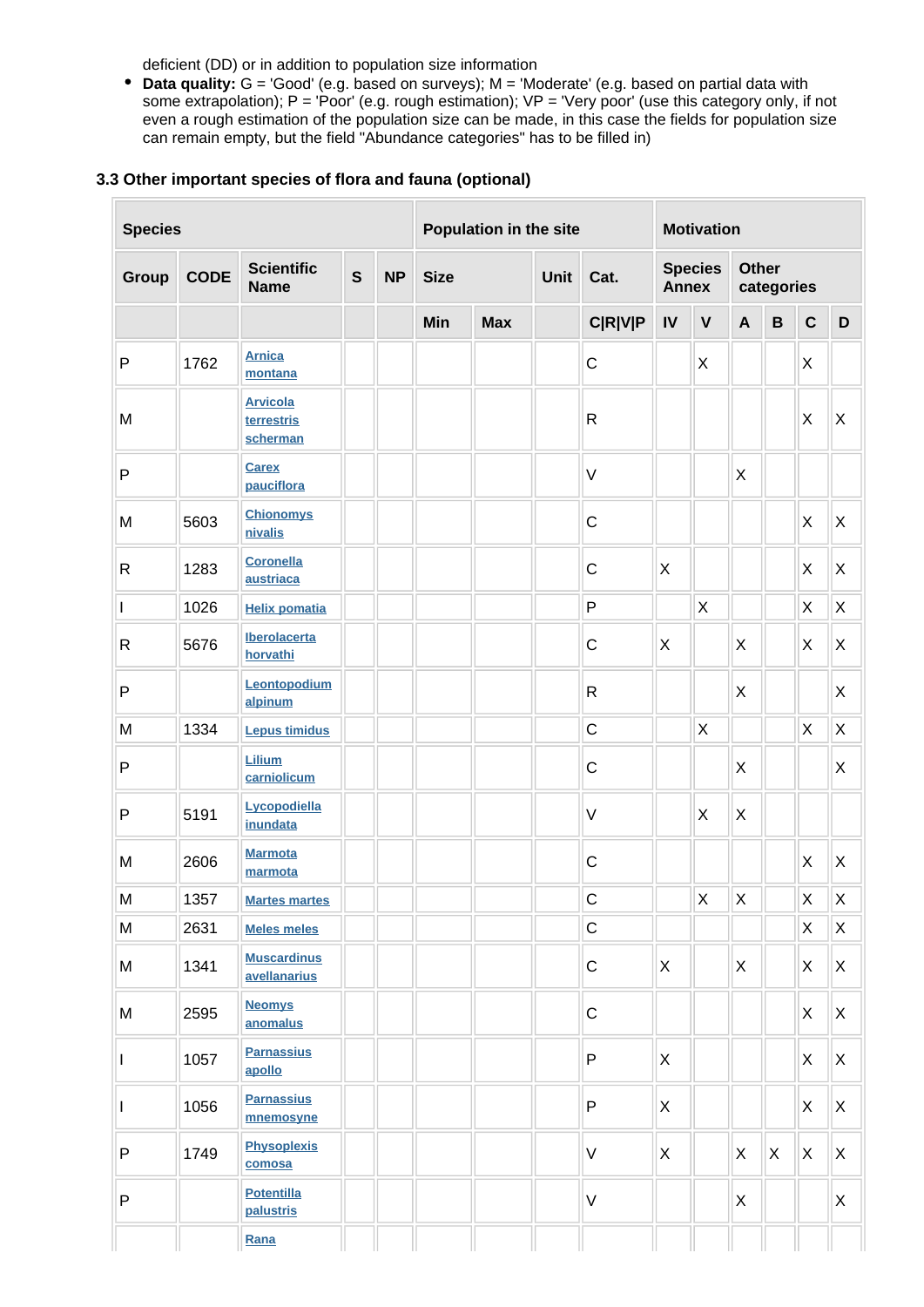| A | 1213 | temporaria                     |  |  | C            |   | X |   | $\times$ | ΙX                        |
|---|------|--------------------------------|--|--|--------------|---|---|---|----------|---------------------------|
| M | 1369 | Rupicapra<br>rupicapra         |  |  | C            |   | X |   | X        | $\overline{\mathsf{x}}$   |
| Α | 1177 | Salamandra<br>atra             |  |  | C            | X |   | X | Χ        | $\boldsymbol{\mathsf{X}}$ |
| A | 2351 | Salamandra<br>salamandra       |  |  | $\mathsf{R}$ |   |   |   | X        | $\times$                  |
| A | 2353 | <b>Triturus</b><br>alpestris   |  |  | С            |   |   |   | X        | $\times$                  |
| P |      | <b>Wulfenia</b><br>carinthiaca |  |  | $\vee$       |   |   | X |          | $\boldsymbol{\mathsf{X}}$ |
| R | 5910 | <b>Zootoca</b><br>vivipara     |  |  | С            |   |   | X | X        | X                         |

- **Group:** A = Amphibians, B = Birds, F = Fish, Fu = Fungi, I = Invertebrates, L = Lichens, M = Mammals,  $P =$  Plants,  $R =$  Reptiles
- **CODE:** for Birds, Annex IV and V species the code as provided in the reference portal should be used in addition to the scientific name
- **S:** in case that the data on species are sensitive and therefore have to be blocked for any public access enter: yes
- **NP:** in case that a species is no longer present in the site enter: x (optional)
- $\bullet$  Unit:  $i =$  individuals,  $p =$  pairs or other units according to the standard list of population units and codes in accordance with Article 12 and 17 reporting, (see **[reference portal](http://bd.eionet.europa.eu/activities/Natura_2000/reference_portal)**)
- **Cat.:** Abundance categories:  $C =$  common,  $R =$  rare,  $V =$  very rare,  $P =$  present
- **Motivation categories: IV, V:** Annex Species (Habitats Directive), **A:** National Red List data; **B:** Endemics; **C:** International Conventions; **D:** other reasons

# <span id="page-5-0"></span>**4. SITE DESCRIPTION**

**4.1 General site character**

| <b>Habitat class</b>       | % Cover            |
|----------------------------|--------------------|
| N06                        | 0.31               |
| N <sub>11</sub>            | 12.7               |
| <b>N07</b>                 | 0.64               |
| N08                        | 28.27              |
| <b>N14</b>                 | 0.6                |
| N <sub>23</sub>            | 0.59               |
| N <sub>16</sub>            | 18.3               |
| N <sub>22</sub>            | 13.52              |
| <b>N17</b>                 | 25.07              |
| <b>Total Habitat Cover</b> | 100.00000000000001 |

### **Other Site Characteristics**

Il sito include un'area con rilievi prevalentemente calcarei e calcareo-dolomitici (Creta di Aip, 2279 m s.l.m.) con emergenze di substrati silicei. Il paesaggio vegetale è assai articolato ed è caratterizzato da ampie zone semipianeggianti con torbiere, da rilievi calcarei con pareti verticali e vasti ghiaioni, da boschi ad abete rosso, da vasti lariceti in ottime condizioni, da mughete e brughiere subalpine, da pascoli e praterie calcifile (seslerieti a ranunculo ibrido) e da ecosistemi glareicoli e litofili. Nel sito sono conservati i migliori esempi regionali di torbiere alte e di torbiere di transizione. Il sito confina con la Repubblica d'Austria.

### **4.2 Quality and importance**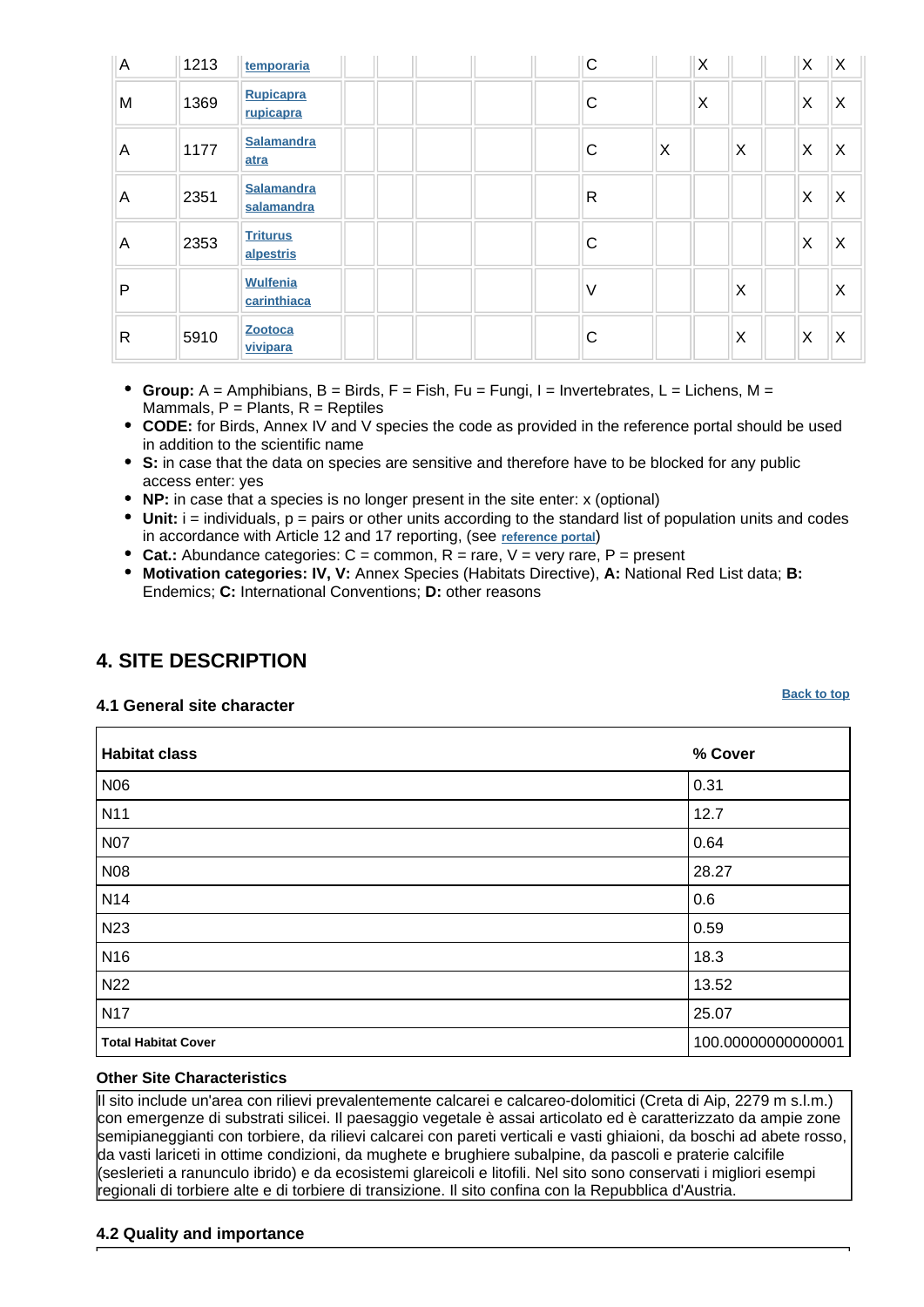Sito che include esempi più o meno vasti dei principali habitat alpini, spesso in buone condizioni di conservazione. Vi sono più stazioni di Cypripedium calceolus ed Eryngium alpinum. Vi sono incluse alcune delle torbiere alpine e subalpine più estese della regione. Ornitologicamente la zona è particolarmente significativa per l'estensione delle praterie d'altitudine frequentate da Tetrao tetrix, con densità potenzialmente molto elevate. Sono presenti, anche grazie all'ampiezza dell'area e alla diversità di biotopi, tutte le principali specie tipicamente alpine. La zona si distingue per discrete popolazioni di Salamandra atra e Iberolacerta horvathi, ma anche le presenze di Ursus arctos e Lynx lynx sono abbastanza frequenti. Nella zona sono comuni anche Neomys anomalus ed Arvicola terrestris ssp. scherman, quest'ultima segnalata di pochissime località italiane. Nella zona sono presenti diffuse popolazioni di Lepus timidus varronis. Nei corsi d'acqua è presente Cottus gobio. Nell?area la lucertola vivipara è presente sia con la forma meridionale ovipara Z. v. carniolica, sia con la forma settentrionale ovovivipara Z. v. vivipara. Tra gli invertebrati si segnala la presenza di Helix pomatia.

### **4.3 Threats, pressures and activities with impacts on the site**

The most important impacts and activities with high effect on the site

| Negative Impacts        |                                       |                                   |                           |
|-------------------------|---------------------------------------|-----------------------------------|---------------------------|
| lRank                   | Threats<br>and<br>pressures<br>[code] | Pollution<br>(optional)<br>[code] | inside/outside<br>[i o b] |
| 囗                       | D01.02                                |                                   |                           |
| 匸                       | D01.01                                |                                   |                           |
| L                       | G01.04                                |                                   |                           |
| Η                       | G02.02                                |                                   | o                         |
| M                       | F03.01                                |                                   | b                         |
| M                       | K02                                   |                                   |                           |
| M                       | A04.03                                |                                   |                           |
| M                       | B02                                   |                                   |                           |
| M                       | A04.01                                |                                   |                           |
| $\overline{\mathsf{L}}$ | E04.01                                |                                   |                           |
| Γ                       | G01.05                                |                                   |                           |
| M                       | G01.02                                |                                   |                           |

| Positive Impacts |                                                |                     |                           |
|------------------|------------------------------------------------|---------------------|---------------------------|
| <b>IRank</b>     | Activities,<br>management (optional)<br>[code] | Pollution<br>[code] | inside/outside<br>[i o b] |
|                  | E04.01                                         |                     |                           |

Rank:  $H = high$ ,  $M = medium$ ,  $L = low$ 

Pollution:  $N =$  Nitrogen input, P = Phosphor/Phosphate input, A = Acid input/acidification,

 $T =$  toxic inorganic chemicals,  $O =$  toxic organic chemicals,  $X =$  Mixed pollutions

 $i = inside, o = outside, b = both$ 

### **4.5 Documentation**

ARTUSO I., 1994. Progetto Alpe. Distribuzione sulle Alpi italiane dei Tetraonidi Tetraonidae della Coturnice Alectoris graeca e della Lepre bianca Lepus timidus. F. I. d. C.-U. N. C. Z. A. ed., Grafiche Artigianelli, Trento. BENASSO G. & PERCO F., 1985. Gli Avvoltoi. Lorenzini ed., pp. 92. BOATO A., BODON M., GIOVANNELLI M.M. & MILDNER P., 1987. Molluschi terrestri delle Alpi sudorientali. In: Biogeografia delle Alpi Sud-orientali. Biogeographia, 13: 429-528. BORGO A., CADAMURO A., DE FRANCESCHI P. & MATTEDI S., 2001 - Fattori di idoneità ambientale per la nidificazione del Fagiano di monte Tetrao tetrix in un'area di studio delle Alpi Carniche (Alpi Orientali). Avocetta, 25:177. BULGARINI F., CALVARIO E., FRATICELLI F., PETRETTI F. & SARROCCO S., 1999. Libro Rosso degli animali d'Italia. Vertebrati. WWf Italia ed., Roma: 1-210. DE FRANCESCHI P. F., 1985. Lepre variabile. Oasis, 6:62-77. DE FRANCESCHI P. F.,1991. I due Tetraonidi maggiori e problemi di selvicoltura. Fauna 2:72-85. DEL FAVERO R., POLDINI L., BORTOLI P.L., DREOSSI G., LASEN C., VANONE G., 1998. La vegetazione forestale e la selvicoltura nella regione Friuli-Venezia Giulia. Reg. Auton. Friuli-Venezia Giulia, Direz. Reg. delle Foreste, Servizio Selvicoltura 1 pp. 440, 2: 1- 303, I-LIII, 61 grafici, Udine. FEOLI CHIAPELLA L. & POLDINI L., 1993. Prati e pascoli del Friuli (NE Italia) su substrati basici. Studia Geobot. 13:3-140. GERDOL R., 1980. La vegetazione degli ambienti umidi della Valle di Aip (Alpi Carniche - Udine). Studi Trentini Sci. Nat., Acta Biologica, 57:55-66. GERDOL R., 1993. The vegetation of wetlands in the southern Carnian Alps (Italy). Gortania, 15:67-107. GHIELMI S., GIOVINE G., MENEGON M., LAPINI L., SURGET-GROBA Y. & HEULIN B., 2004. Le attuali conoscenze sulla distribuzione di Zootoca vivipara carniolica, Mayer, Böhme, Tiedemann & Bischoff, 2000 in Italia. Poster presentato al V°Conv. SHI. In: Programma e Riassunti del V° Congresso della Societas Herpetologica Italica, Calci (Pisa) 30.IX-3.X.2004: 29-30. GLUTZ VON BLOTZHEIM U., BAUER K., BEZZEL E., 1971. Hanbuch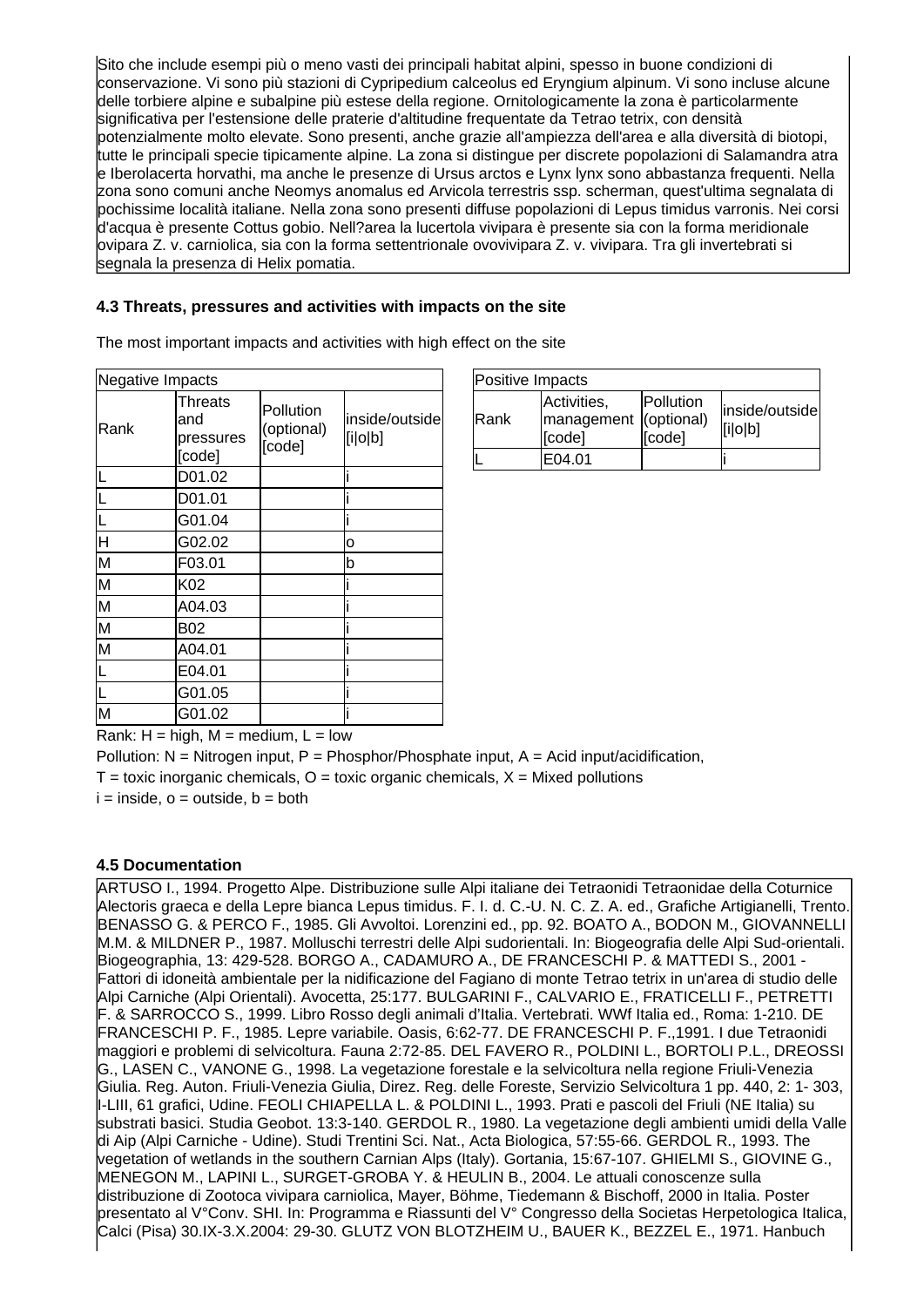der Voegel Mitteleuropas. Band 4., Ak. Verlagsgesellschaft., pp. 943. LAPINI L. & BORGO A., 2005. Diffusione antropocora di Marmota marmota (Linné, 1758) sulle Alpi Carniche e Giulie: sintesi delle conoscenze aggiornata al 2004 (Mammalia: Sciuridae, Italia nord-orientale). Gortania-Atti del Museo Friulano di Storia Naturale, Udine, 26 (2004): 297-311. LAPINI L. & BORGO A., 2005. Distribuzione antropocora di Marmota m. marmota LINNÉ, 1758 nell'Italia nord-orientale: sintesi delle conoscenze aggiornata al 2004 (Mammalia: Sciuridae). Gortania-Atti del Museo Friulano di Storia Naturale, Udine, 26: 297-311. LAPINI L. & PAOLUCCI P., 1994. Arvicola terrestris scherman (Shaw, 1801) in north-eastern Italy (Mammalia, Arvicolidae). Boll. Mus. Civ. Stor. Nat., 43(1992):231-234, Venezia. LAPINI L., 1983. Anfibi e Rettili (Del Friuli-Venezia Giulia). Lorenzini ed., Tricesimo, Udine. LAPINI L., 1995. Rapporto all'Osservatorio Faunistico della Provincia di Udine sull'attività 1995. Rapporto inedito agli OO. FF. del Friuli-Venezia Giulia, sez. di Udine. LAPINI L., 2007a. Stato delle conoscenze sull'erpetofauna attuale. In: Aa. Vv., 2007. Salvaguardia dell'erpetofauna nel territorio di Alpe Adria. Un contributo della Regione Friuli Venezia Giulia a favore della Biodiversità. Ufficio centrale risorse agricole, naturali, forestali e montagna - Ufficio Studi Faunistici - Udine: 27-57. LAPINI L., DALL'ASTA A., LUISELLI L. & NARDI P., 2004. Lacerta horvathi in Italy (Reptilia: Lacertidae): a review with new data on distribution, spacing strategy and territoriality. Ital. J. Zool., 71, Suppl., 1: 145-151. LAPINI L., DALL'ASTA A., DUBLO L., SPOTO M. & VERNIER E., 1996. Materiali per una teriofauna dell'Italia nord-orientale (Mammalia, Friuli Venezia Giulia). Gortania-Atti del Museo Friulano di Storia Naturale, Udine, 17 (1995): 149-248. LAPINI L., DALL'ASTA A., LUISELLI L. & NARDI P., 2004. Lacerta horvathi in Italy (Reptilia. Lacertidae): a review with new data on distribution, spacing strategy and territorialità. Ital. J. Zool., 71, Suppl., 1. 145-151. LAPINI L., FIORENZA T. & DALL'ASTA A., 2004. Zootoca vivipara carniolica MAYER, BÖHME, TIEDEMANN & BISCHOFF, 2000, sulle colline moreniche del Friuli centrale (Italia nord-orientale) (Reptilia: Lacertidae). Gortania-Atti Museo Friul. Storia Nat., Udine, 25 (2003): 325-340. LAPINI L., RICHARD J. & DALL'ASTA A., 1993. Distribution and ecology of Lacerta horvathi Mèhely, 1904 (Reptilia, Lacertidae) in north-eastern Italy. Gortania, 14:213-231, Udine. MATTEDI S., 1989. La situazione dei Tetraonidi nel Friuli - Venezia Giulia: dati preliminari sugli studi in corso. Fauna 1:47-56. MOLINARI P., 1991. La lince nel tarvisiano (Alpi sud-orientali). In: SPAGNESI M. & TOSO S. (eds.), Atti del II Convegno Nazionale dei Biologi della Selvaggina, Suppl. Ric. Biol. Selv., 19:589-593, Bologna. ORIOLO G., 2001. Naked rush swards (Oxytropido-Elynion Br.-Bl. 1949) on the Alps and the Apennines and their syntaxonomical position. Fitosociologia 38 (1): 91-101. ORIOLO G., 2001. Naked rush swards (Oxytropido-Elynion Br.-Bl. 1949) on the Alps and the Apennines and their syntaxonomical position. Fitosociologia 38 (1): 91-101. PERCO F. & CALÒ C.M., 1990. La situazione dell'orso (Ursus arctos) nella regione Friuli-Venzia Giulia. In: AV. VV., Atti del Convegno "L'orso bruno nelle zone di confine del Friuli-Venezia Giulia", Tarvisio 21.XI.1987, WWF-Friuli-Venezia Giulia ed., pp. 45-51, Monfalcone. PITT F. & CODOGNO M., 1999 (1997). Fitosociologia ed ecologia delle ontanete subalpine. Rev. Valdôtaine Hist. Nat. 51(suppl.): 239-249. POLDINI L. & FEOLI E., 1976. Phytogeography and syntaxonomy of the Caricetum firmae L. s.l. in the Carnic Alps. Vegetatio 32(1): 1-9. POLDINI L. & NARDINI S., 1993. Boschi di forra, faggete e abieteti in Friuli (NE Italia). Studia Geobot. 13:215-298. POLDINI L. & ORIOLO G., 1994. La vegetazione dei prati da sfalcio e dei pascoli intensivi (Arrhenatheretalia e Poo-Trisetetalia) in Friuli (NE Italia). Studia Geobot., 14 suppl. 1:3-48. POLDINI L. & ORIOLO G., 1997. La vegetazione dei pascoli a Nardus stricta e delle praterie subalpine acidofile in Friuli (NE-Italia). Fitosociologia 34 :127-158. POLDINI L., 1973. Lo Spiraeo-Potentilletum caulescentis associazione rupicola delle Alpi Carniche. Atti Mus. Civico Storia Nat. Trieste 28(2): 451-463. POLDINI L., 1991. Atlante corologico delle piante vascolari nel Friuli-Venezia Giulia. Inventario floristico regionale. Reg. Auton. Friuli-Venezia Giulia, Direz. Reg. Foreste e Parchi, Univ. Studi Trieste-Dipart. Biol., pp. 900, Udine. POLDINI L., 2002. Nuovo Atlante corologico delle piante vascolari nel Friuli Venezia Giulia. Reg. Auton. Friuli-Venezia Giulia, Direz. Reg. delle Foreste, Dipartimento di Biologia, Università di Trieste, pp. 529, Udine. POLDINI L., BRESSAN E., 2007. I boschi di abete rosso ed abete bianco in Friuli (Italia nord-orientale). Fitosociologia 44(2): 15-54. POLDINI L., ORIOLO G., FRANCESCATO C., 2004. Mountain pine scrubs and heaths with Ericaceae in the south-eastern Alps. Plant Biosystems 138(1): 53-85. POLDINI L., ORIOLO G., VIDALI M., TOMASELLA M., STOCH F., OREL G. (2006) Manuale degli habitat del Friuli Venezia Giulia. Strumento a supporto della valutazione d'impatto ambientale (VIA), ambientale strategica (VAS) e d'incidenza ecologica (VIEc) (Corredato dalla cartografia degli habitat FVG della Laguna di Grado e Marano). Region. Autonoma Friuli Venezia Giulia – Direz. Centrale ambiente e lavori pubblici – Servizio valutazione impatto ambientale, Univ. Studi Trieste – Dipart. Biologia, http://www.regione.fvg.it/ambiente/manuale/home.html. RUFFO S., STOCH F. (EDS.), 2006. Checklist and distribution of the Italian fauna. . Memorie del Museo Civico di Storia Naturale di Verona, 2.Serie, Sezione Scienze della Vita 17, with CD-ROM.

# <span id="page-7-0"></span>**5. SITE PROTECTION STATUS (optional)**

### **5.1 Designation types at national and regional level:**

**Code Cover [%] Code Cover [%] Code Cover [%]**